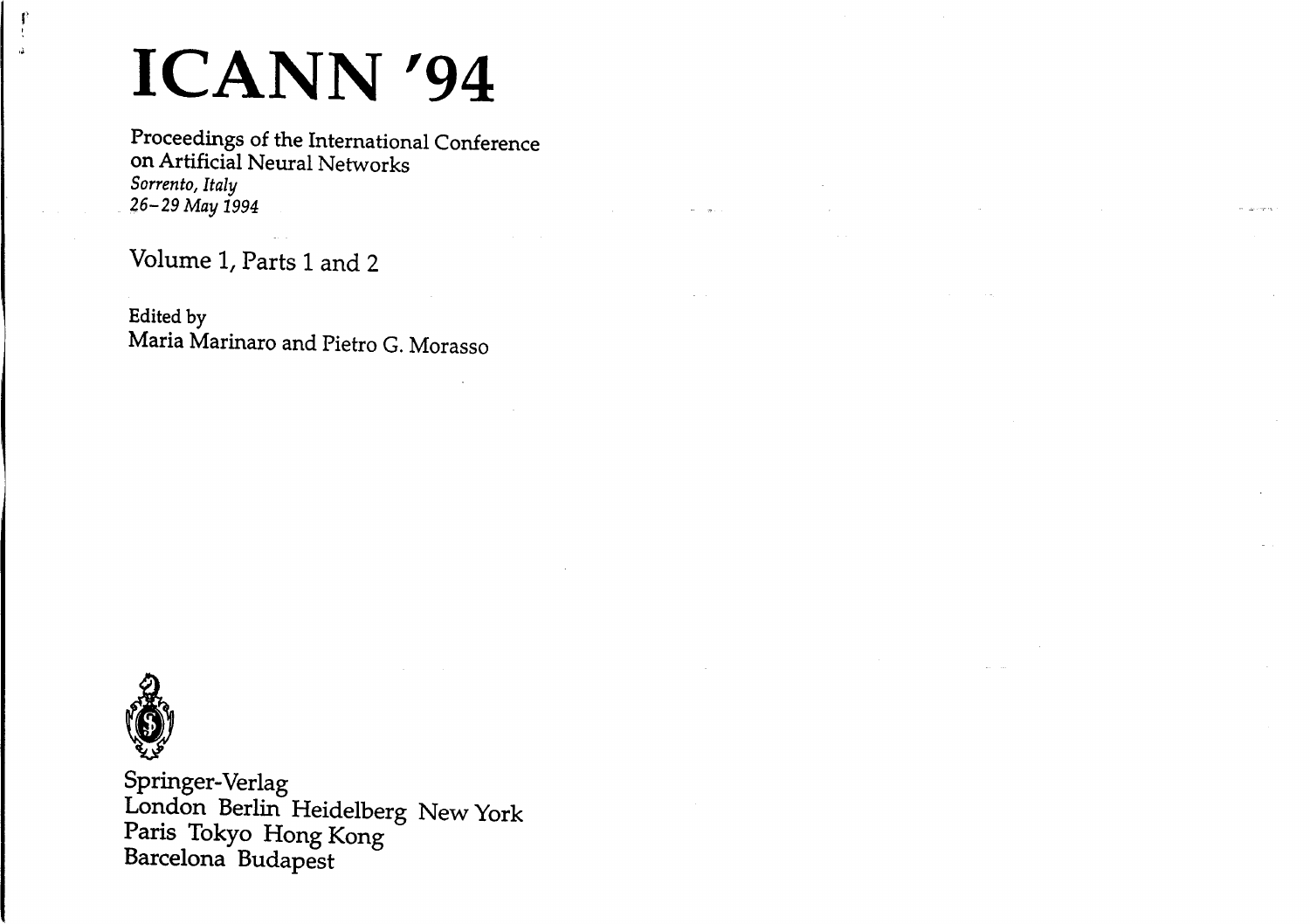## Self-Organizing a Behaviour- Oriented Interpretation of Objects in' Active- Vision

H.-M. Gross, H.-J. Boehme, D. Heinke, T. Pomierski, R. Moeller Department of Neuroinformatics, Technical University of Ilmenau D-98684 Ilmenau, Germany

### 1 Introduction



Figure 1: *Evolution 0/ stable temporal relations within sub-trajedories*

This paper deals with a new approach towards self-organization of an intrinsic (behaviour oriented) spatio-temporal object-understanding in the context of an active-vision process in the widest sense. The focus is on the functional architecture and the dynamical principles suited for self-organization of knowledge about complex visuaJ structures, and for a *behaviour-oriented interpretation* of objects in real-world scenes. In our mind, such a self-organization of intrinsic dynamical knowledge is aprerequisite for active, autonomous learning under real-world conditions. In this context an approach is used in our model, whose sub-sequential states of learning are related to the development of the systems behaviour in visual scene analysis. It is well known, that the visual input to an analyzing system dealing with real-world problems is not a set of preselected, figure-ground segregated objects which are to be properly arranged, but the system itself has to select reliably deteetable features or input components out

of the massively parallel input (v.d. Malsburg 1992). Selective attention processes (both active-vision and internal scanning not related to eye movement) and dynamical processing at different organizational levels are widely accepted mechanisms explaining the decomposition of a complex visual scene into components and the subsequent reassembling the recalled internal representations towards an unitary decision (Crick et al., 1990). Therefore, an important aspect of our approach is the data and/or hypotheses driven dissolution of the highly parallel visual input into meaningful components, which can be reassembled freely to new complex visual structures. Only in this case, the analyzing system is able to handle the present input on the base of the knowledge already acquired at any time. In addition, only by such a continuous interaction a self-organization is possible, the aim of which is to bring the actual perception into maximal consistency with the acquired knowledge. The goal of our approach is to find useful ways of exploiting the wealth of dynamic behaviour for such aspects like active, autonomous learning of internal representations, which are assumed to be fundamentally for a behaviour-oriented understanding of visual objects during active-vision. Of our particular interest are such concepts like generation and active verification of dynamical hypotheses about the input in a feedback coupled process of *Sensory Controlled Internal Simulation.* In the context of the systems behaviour during active vision that means the generation and testing of hypothesis about *what* components are to be expected *when* and *where* in the visual field - this is an internal anticipation of a real spatio-temporal selective attention or active-vision process. Therefore our model concept proposed later should be able to map the temporal and spatial characteristics of the data driven serial proeessing within the intervals between the eye movements shown strongly simplified in Figure 1 into characteristic and dynamieally stable internal representations coding stable striking feature relations within the the objects. Without any internal knowledge our functional architecture is not able to establish suitable hypotheses about objects to anticipate an internal scan process. Self-organization of an object understanding means, that typical, reliably detectable striking visual components and their object-specific relations detected in preceding active vision processes more frequently, gradually can be coupled or linked in the temporal domain as *temporal adjacent.* The evolution of stable temporal relations (temporal neighborhood) within subtrajectories is an expression of stable object-specific relations within input data stream and is to understand as a behaviour-oriented internal understanding which components of a visual structure (object) belong together. In our opinion, *temporal neighborhood* in selective attention processes could be a good, possibly the only criterion for an unsupervised segmentation and learning of objects arranged in highly structured visual scenes. Figure 1 (on the right) shows the final state of such a behaviour-oriented transformation. By knowledge-based reshufHing the input sequence the development of such a sequence (limit cycle) of object-specific sub-trajectories is forced which organizes best all relevant input components into a globaHy consistent decision.

#### 2 Functional architecture

For dealing with autonomous learning and self-organization of such a behaviouroriented object-understanding under real world conditions we developed a neurobiologically inspired functional architecture. Our concept presented here is